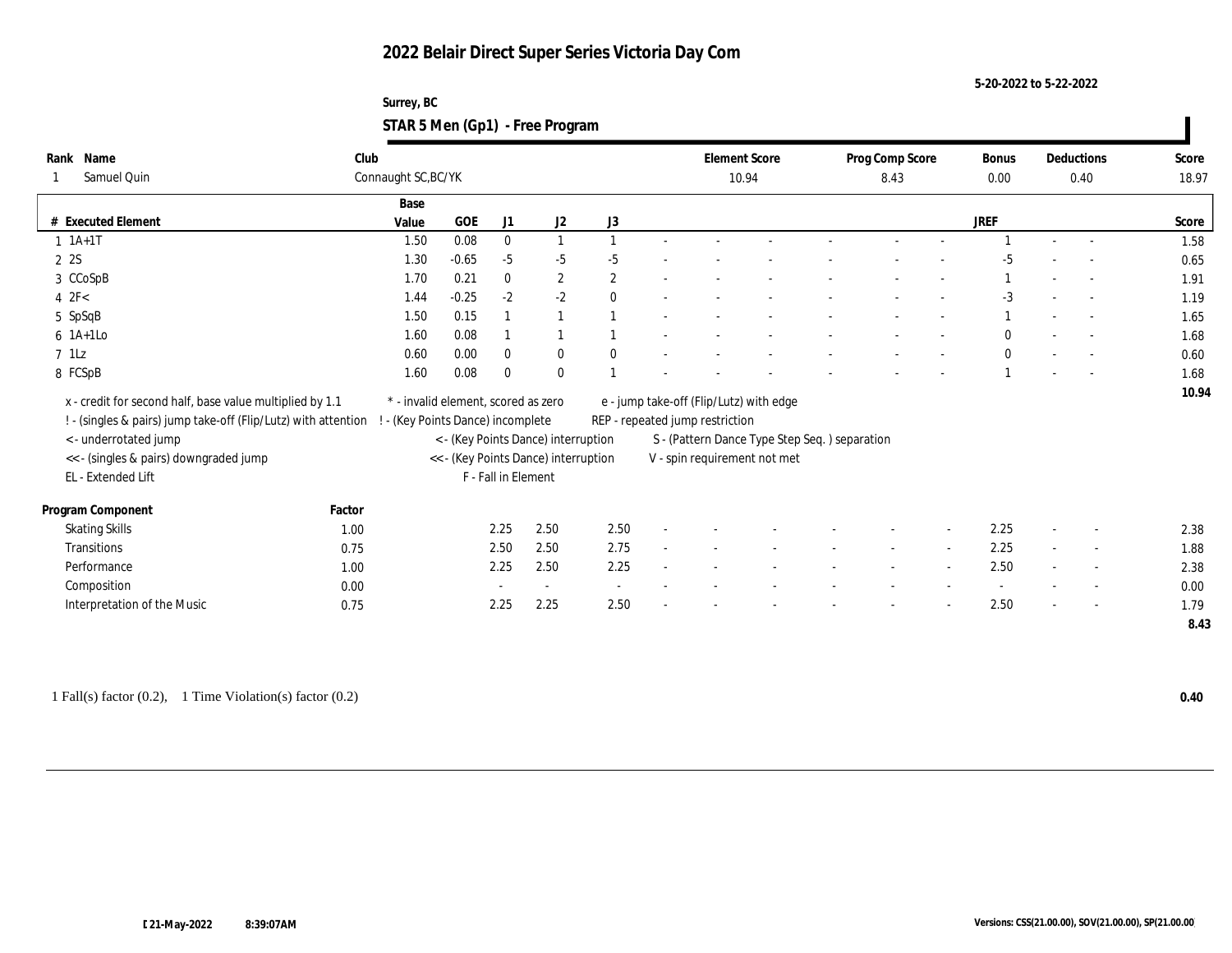**Surrey, BC STAR 5 Men (Gp1) - Free Program**

| Name<br>Rank                                                   | Club                |                                     |              |                                      |              |        |                                 | <b>Element Score</b>                          |  |                          |        |              |        | Deductions               | Score |
|----------------------------------------------------------------|---------------------|-------------------------------------|--------------|--------------------------------------|--------------|--------|---------------------------------|-----------------------------------------------|--|--------------------------|--------|--------------|--------|--------------------------|-------|
|                                                                |                     |                                     |              |                                      |              |        |                                 |                                               |  | Prog Comp Score          |        | Bonus        |        |                          |       |
| Jack Riley<br>2                                                | Vancouver SC, BC/YK |                                     |              |                                      |              |        |                                 | 9.77                                          |  | 7.13                     |        | 0.00         |        | 0.00                     | 16.90 |
|                                                                | Base                |                                     |              |                                      |              |        |                                 |                                               |  |                          |        |              |        |                          |       |
| # Executed Element                                             | Value               | <b>GOE</b>                          | J1           | J2                                   | J3           |        |                                 |                                               |  |                          |        | <b>JREF</b>  |        |                          | Score |
| $1 \t1A+1T$                                                    | 1.50                | 0.11                                |              |                                      |              |        |                                 |                                               |  |                          |        |              |        |                          | 1.61  |
| 2 2T                                                           | 1.30                | $-0.16$                             | $-2$         | $-1$                                 | $-1$         |        |                                 |                                               |  |                          |        | -1           |        | $\sim$                   | 1.14  |
| 3 CCoSpB (V)                                                   | 1.28                | $-0.03$                             | $\mathbf{0}$ | $\bf{0}$                             | $-1$         |        |                                 |                                               |  |                          |        | $\Omega$     |        | $\sim$                   | 1.25  |
| 4 SpSqB                                                        | 1.50                | $-0.11$                             | $-1$         | $\bf{0}$                             | $-1$         |        |                                 |                                               |  |                          |        | $-1$         |        | $\sim$                   | 1.39  |
| $5 \text{1A}$                                                  | 1.10                | 0.00                                | $-1$         |                                      | $\mathbf{0}$ |        |                                 |                                               |  |                          |        | $\mathbf{0}$ |        | $\sim$                   | 1.10  |
| $6 \text{ } 1\text{Lz}(e)+1\text{Lo}$                          | 0.98                | $-0.11$                             | $-2$         | $-2$                                 | $-1$         |        |                                 |                                               |  |                          |        | $-4$         |        |                          | 0.87  |
| 7 2S                                                           | 1.30                | $-0.10$                             | $-1$         | $-1$                                 | $\theta$     |        |                                 |                                               |  |                          |        | $-1$         |        | $\sim$                   | 1.20  |
| 8 SSpB                                                         | 1.10                | 0.11                                |              |                                      |              |        |                                 |                                               |  |                          |        |              |        | $\overline{a}$           | 1.21  |
| x - credit for second half, base value multiplied by 1.1       |                     | * - invalid element, scored as zero |              |                                      |              |        |                                 | e - jump take-off (Flip/Lutz) with edge       |  |                          |        |              |        |                          | 9.77  |
|                                                                |                     |                                     |              |                                      |              |        |                                 |                                               |  |                          |        |              |        |                          |       |
| ! - (singles & pairs) jump take-off (Flip/Lutz) with attention |                     | - (Key Points Dance) incomplete     |              |                                      |              |        | REP - repeated jump restriction |                                               |  |                          |        |              |        |                          |       |
| <- underrotated jump                                           |                     |                                     |              | < - (Key Points Dance) interruption  |              |        |                                 | S - (Pattern Dance Type Step Seq.) separation |  |                          |        |              |        |                          |       |
| << - (singles & pairs) downgraded jump                         |                     |                                     |              | << - (Key Points Dance) interruption |              |        |                                 | V - spin requirement not met                  |  |                          |        |              |        |                          |       |
| EL - Extended Lift                                             |                     |                                     |              | F - Fall in Element                  |              |        |                                 |                                               |  |                          |        |              |        |                          |       |
| Program Component<br>Factor                                    |                     |                                     |              |                                      |              |        |                                 |                                               |  |                          |        |              |        |                          |       |
| <b>Skating Skills</b>                                          | 1.00                |                                     | 2.00         | 2.25                                 | 2.50         |        |                                 |                                               |  |                          |        | 1.75         |        | $\overline{\phantom{a}}$ | 2.13  |
| Transitions                                                    | 0.75                |                                     | 1.50         | 2.50                                 | 1.75         | $\sim$ |                                 |                                               |  | $\overline{\phantom{a}}$ | $\sim$ | 1.75         | $\sim$ | $\sim$                   | 1.41  |
| Performance                                                    | 1.00                |                                     | 1.75         | 2.50                                 | 2.00         |        |                                 |                                               |  |                          |        | 2.25         |        | $\overline{\phantom{a}}$ | 2.13  |
| Composition                                                    | 0.00                |                                     |              |                                      |              |        |                                 |                                               |  |                          |        |              |        | $\overline{\phantom{a}}$ | 0.00  |
| Interpretation of the Music                                    | 0.75                |                                     | 1.50         | 2.50                                 | 1.75         |        |                                 |                                               |  |                          |        | 2.00         |        | $\overline{\phantom{a}}$ | 1.46  |
|                                                                |                     |                                     |              |                                      |              |        |                                 |                                               |  |                          |        |              |        |                          | 7.13  |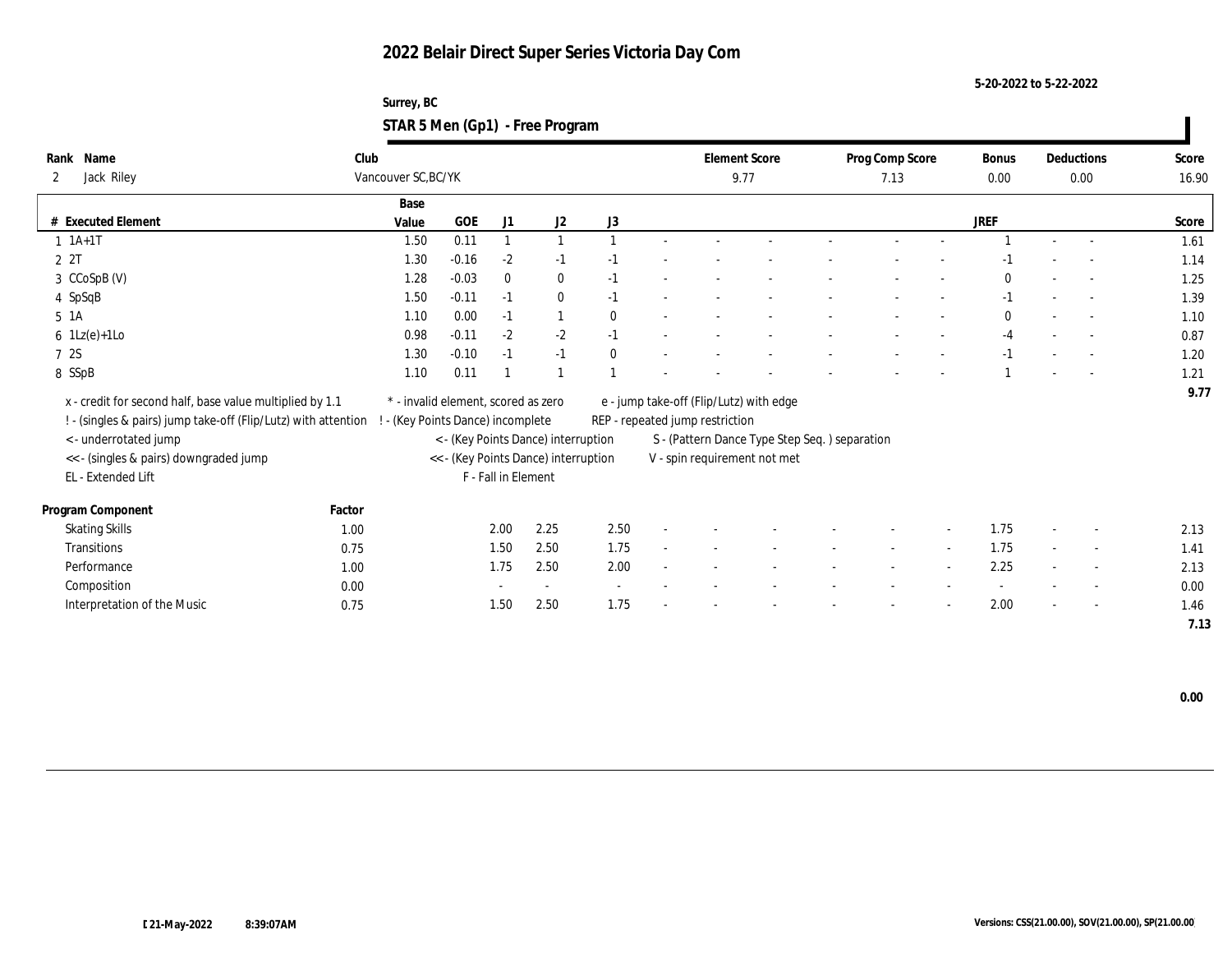**Surrey, BC STAR 5 Men (Gp1) - Free Program**

| Name<br>Rank                                                   | Club   |                                     |         |                     |                                      |              |                                 | <b>Element Score</b>                          | Prog Comp Score |                          | <b>Bonus</b> |        | Deductions               | Score |
|----------------------------------------------------------------|--------|-------------------------------------|---------|---------------------|--------------------------------------|--------------|---------------------------------|-----------------------------------------------|-----------------|--------------------------|--------------|--------|--------------------------|-------|
| Albert Chung<br>3                                              |        | Champs ISC of BC, BC/YK             |         |                     |                                      |              |                                 | 9.67                                          | 6.82            |                          | 0.00         |        | 0.00                     | 16.49 |
|                                                                |        | Base                                |         |                     |                                      |              |                                 |                                               |                 |                          |              |        |                          |       |
| # Executed Element                                             |        | Value                               | GOE     | J1                  | J2                                   | J3           |                                 |                                               |                 |                          | <b>JREF</b>  |        |                          | Score |
| $1 \text{ } 2T <$                                              |        | 0.40                                | $-0.14$ | $-4$                | $-3$                                 | $-3$         |                                 |                                               |                 |                          |              |        |                          | 0.26  |
| 2 SpSqB                                                        |        | 1.50                                | 0.04    | $\bf{0}$            | $\bf{0}$                             | $\mathbf{0}$ |                                 |                                               |                 |                          |              |        | $\overline{a}$           | 1.54  |
| $3 \; 1A+1T$                                                   |        | 1.50                                | 0.00    | $\bf{0}$            | $\bf{0}$                             | $\theta$     |                                 |                                               |                 |                          | $\Omega$     |        | $\sim$                   | 1.50  |
| 4 1 A                                                          |        | 1.10                                | 0.00    | $\bf{0}$            | $\bf{0}$                             | $\mathbf{0}$ |                                 |                                               |                 |                          | $\mathbf{0}$ |        | $\sim$                   | 1.10  |
| 5 CCoSpB                                                       |        | 1.70                                | 0.04    | $\mathbf{0}$        | $\bf{0}$                             |              |                                 |                                               |                 |                          | $\mathbf{0}$ |        | $\sim$                   | 1.74  |
| 6 2S                                                           |        | 1.30                                | $-0.03$ | $-1$                | $\bf{0}$                             | $\mathbf{0}$ |                                 |                                               |                 |                          | $\mathbf{0}$ |        | $\overline{\phantom{a}}$ | 1.27  |
| $7$ 1Lz+1Lo                                                    |        | 1.10                                | $-0.02$ | $-1$                | $\mathbf{0}$                         | $\theta$     |                                 |                                               |                 |                          | $\Omega$     |        | $\sim$                   | 1.08  |
| 8 CSpB                                                         |        | 1.10                                | 0.08    | $\bf{0}$            | $\mathbf{1}$                         |              |                                 |                                               |                 |                          |              |        |                          | 1.18  |
| x - credit for second half, base value multiplied by 1.1       |        | * - invalid element, scored as zero |         |                     |                                      |              |                                 | e - jump take-off (Flip/Lutz) with edge       |                 |                          |              |        |                          | 9.67  |
| ! - (singles & pairs) jump take-off (Flip/Lutz) with attention |        | (Key Points Dance) incomplete       |         |                     |                                      |              | REP - repeated jump restriction |                                               |                 |                          |              |        |                          |       |
| <- underrotated jump                                           |        |                                     |         |                     | < - (Key Points Dance) interruption  |              |                                 | S - (Pattern Dance Type Step Seq.) separation |                 |                          |              |        |                          |       |
| << - (singles & pairs) downgraded jump                         |        |                                     |         |                     | << - (Key Points Dance) interruption |              |                                 | V - spin requirement not met                  |                 |                          |              |        |                          |       |
| EL - Extended Lift                                             |        |                                     |         | F - Fall in Element |                                      |              |                                 |                                               |                 |                          |              |        |                          |       |
|                                                                |        |                                     |         |                     |                                      |              |                                 |                                               |                 |                          |              |        |                          |       |
| Program Component                                              | Factor |                                     |         | 2.00                | 2.25                                 | 2.00         |                                 |                                               |                 |                          | 2.00         |        |                          |       |
| <b>Skating Skills</b>                                          | 1.00   |                                     |         |                     |                                      |              |                                 |                                               |                 |                          |              |        | $\overline{\phantom{a}}$ | 2.06  |
| Transitions                                                    | 0.75   |                                     |         | 1.75                | 2.00                                 | 1.75         |                                 |                                               | $\sim$          | $\sim$                   | 1.75         | $\sim$ | $\sim$                   | 1.36  |
| Performance                                                    | 1.00   |                                     |         | 2.00                | 2.00                                 | 1.75         |                                 |                                               |                 | $\overline{\phantom{a}}$ | 2.00         |        | $\overline{\phantom{a}}$ | 1.94  |
| Composition                                                    | 0.00   |                                     |         |                     | $\overline{\phantom{a}}$             |              |                                 |                                               |                 |                          |              |        | $\overline{\phantom{a}}$ | 0.00  |
| Interpretation of the Music                                    | 0.75   |                                     |         | 1.75                | 2.00                                 | 2.00         |                                 |                                               |                 |                          | 2.00         |        | $\overline{\phantom{a}}$ | 1.46  |
|                                                                |        |                                     |         |                     |                                      |              |                                 |                                               |                 |                          |              |        |                          | 6.82  |

 **0.00**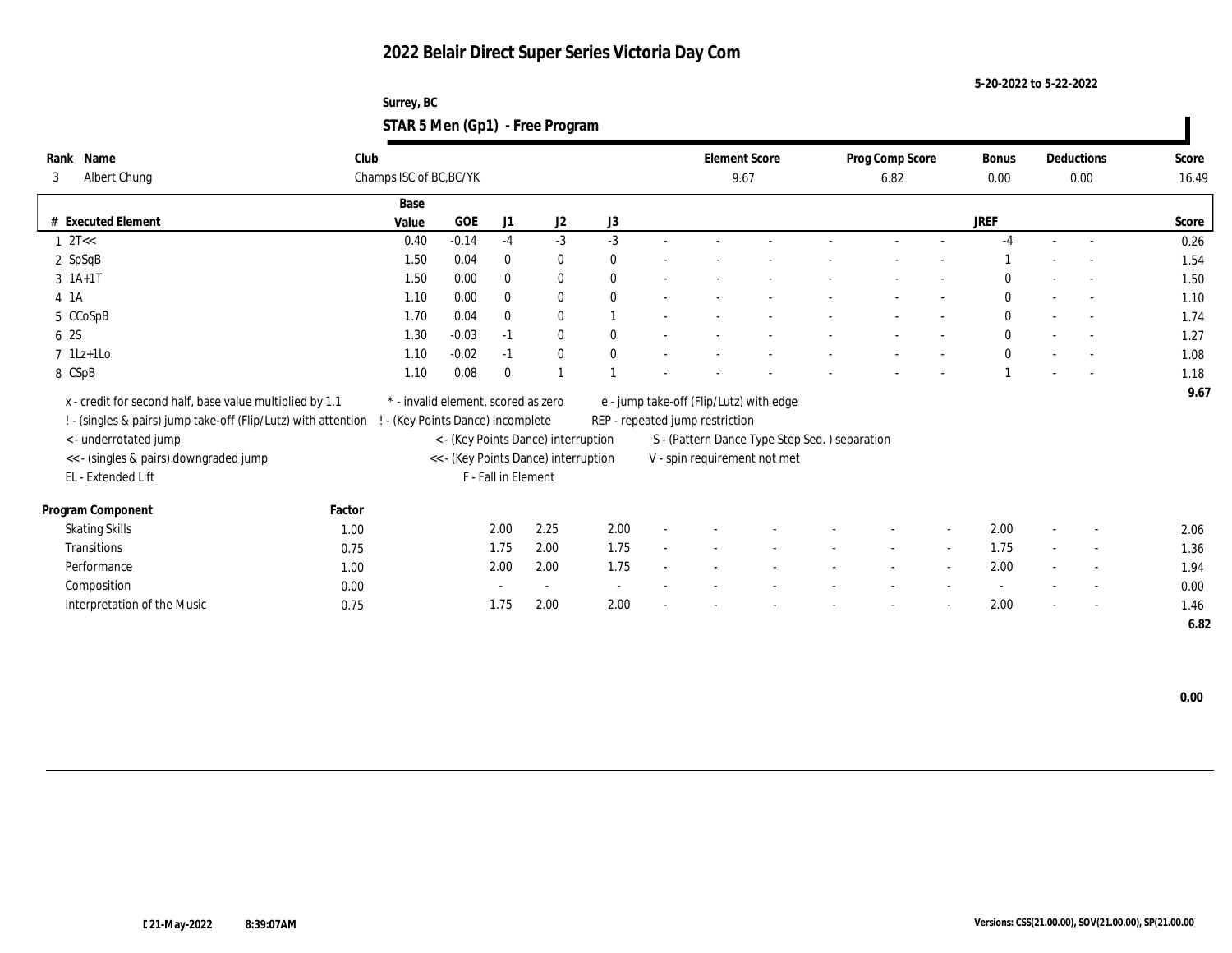**Surrey, BC STAR 5 Men (Gp1) - Free Program**

| Name<br>Rank                                                   | Club                |                                     |                          |                                      |              | <b>Element Score</b>            |                                               | Prog Comp Score |        | Bonus        |                          | Deductions               | Score |
|----------------------------------------------------------------|---------------------|-------------------------------------|--------------------------|--------------------------------------|--------------|---------------------------------|-----------------------------------------------|-----------------|--------|--------------|--------------------------|--------------------------|-------|
| Dalai (Dennis) En<br>4                                         | Connaught SC, BC/YK |                                     |                          |                                      |              |                                 | 8.78                                          | 7.74            |        | 0.00         |                          | 0.40                     | 16.12 |
|                                                                | Base                |                                     |                          |                                      |              |                                 |                                               |                 |        |              |                          |                          |       |
| # Executed Element                                             | Value               | <b>GOE</b>                          | J1                       | J2                                   | J3           |                                 |                                               |                 |        | <b>JREF</b>  |                          |                          | Score |
| $1$ 1Lz                                                        | 0.60                | 0.05                                | $\bf{0}$                 | $\mathbf{1}$                         |              |                                 |                                               |                 |        |              |                          | $\sim$                   | 0.65  |
| $2 \; 1A+1T$                                                   | 1.50                | 0.03                                | $\bf{0}$                 | $\bf{0}$                             |              |                                 |                                               |                 |        | $\Omega$     |                          | $\overline{\phantom{a}}$ | 1.53  |
| 32Sq                                                           | 1.30                | $-0.65$                             | $-5$                     | $-5$                                 | $-5$         |                                 |                                               |                 |        | $-5$         |                          | $\overline{\phantom{a}}$ | 0.65  |
| 4 CCoSpB (V)                                                   | 1.28                | 0.00                                | $\mathbf{0}$             | $\mathbf{0}$                         | $\mathbf{0}$ |                                 |                                               |                 |        | $\mathbf{0}$ |                          | $\overline{\phantom{a}}$ | 1.28  |
| 5 SpSqB                                                        | 1.50                | 0.19                                |                          | $\mathbf{1}$                         |              |                                 |                                               |                 |        | $\mathbf{2}$ |                          |                          | 1.69  |
| $6$ 2Lo $<<$                                                   | 0.50                | $-0.25$                             | $-5$                     | $-5$                                 | $-5$         |                                 |                                               |                 |        | $-5$         |                          | $\sim$                   | 0.25  |
| $7$ 1A+1Lo                                                     | 1.60                | 0.00                                | $\bf{0}$                 | $\bf{0}$                             |              |                                 |                                               |                 |        | $-1$         |                          | $\overline{\phantom{a}}$ | 1.60  |
| 8 CSpB                                                         | 1.10                | 0.03                                | $\bf{0}$                 | $\bf{0}$                             |              |                                 |                                               |                 |        | $\Omega$     |                          |                          | 1.13  |
| x - credit for second half, base value multiplied by 1.1       |                     | * - invalid element, scored as zero |                          |                                      |              |                                 | e - jump take-off (Flip/Lutz) with edge       |                 |        |              |                          |                          | 8.78  |
| ! - (singles & pairs) jump take-off (Flip/Lutz) with attention |                     | (Key Points Dance) incomplete       |                          |                                      |              | REP - repeated jump restriction |                                               |                 |        |              |                          |                          |       |
| <- underrotated jump                                           |                     |                                     |                          | < - (Key Points Dance) interruption  |              |                                 | S - (Pattern Dance Type Step Seq.) separation |                 |        |              |                          |                          |       |
| << - (singles & pairs) downgraded jump                         |                     |                                     |                          | << - (Key Points Dance) interruption |              |                                 | V - spin requirement not met                  |                 |        |              |                          |                          |       |
| EL - Extended Lift                                             |                     |                                     | F - Fall in Element      |                                      |              |                                 |                                               |                 |        |              |                          |                          |       |
|                                                                |                     |                                     |                          |                                      |              |                                 |                                               |                 |        |              |                          |                          |       |
| Program Component                                              | Factor              |                                     |                          |                                      |              |                                 |                                               |                 |        |              |                          |                          |       |
| <b>Skating Skills</b>                                          | 1.00                |                                     | 2.00                     | 2.25                                 | 2.25         |                                 |                                               |                 |        | 2.50         |                          | $\overline{\phantom{a}}$ | 2.25  |
| Transitions                                                    | 0.75                |                                     | 2.00                     | 2.00                                 | 2.00         |                                 |                                               |                 | $\sim$ | 2.50         | $\sim$                   | $\sim$                   | 1.60  |
| Performance                                                    | 1.00                |                                     | 2.25                     | 2.25                                 | 2.00         |                                 |                                               |                 | $\sim$ | 2.50         | $\overline{\phantom{a}}$ | $\overline{\phantom{a}}$ | 2.25  |
| Composition                                                    | 0.00                |                                     | $\overline{\phantom{a}}$ | $\sim$                               | $\sim$       |                                 |                                               |                 |        |              |                          | $\sim$                   | 0.00  |
| Interpretation of the Music                                    | 0.75                |                                     | 2.00                     | 2.00                                 | 2.25         |                                 |                                               |                 |        | 2.50         |                          | $\sim$                   | 1.64  |
|                                                                |                     |                                     |                          |                                      |              |                                 |                                               |                 |        |              |                          |                          | 7.74  |
|                                                                |                     |                                     |                          |                                      |              |                                 |                                               |                 |        |              |                          |                          |       |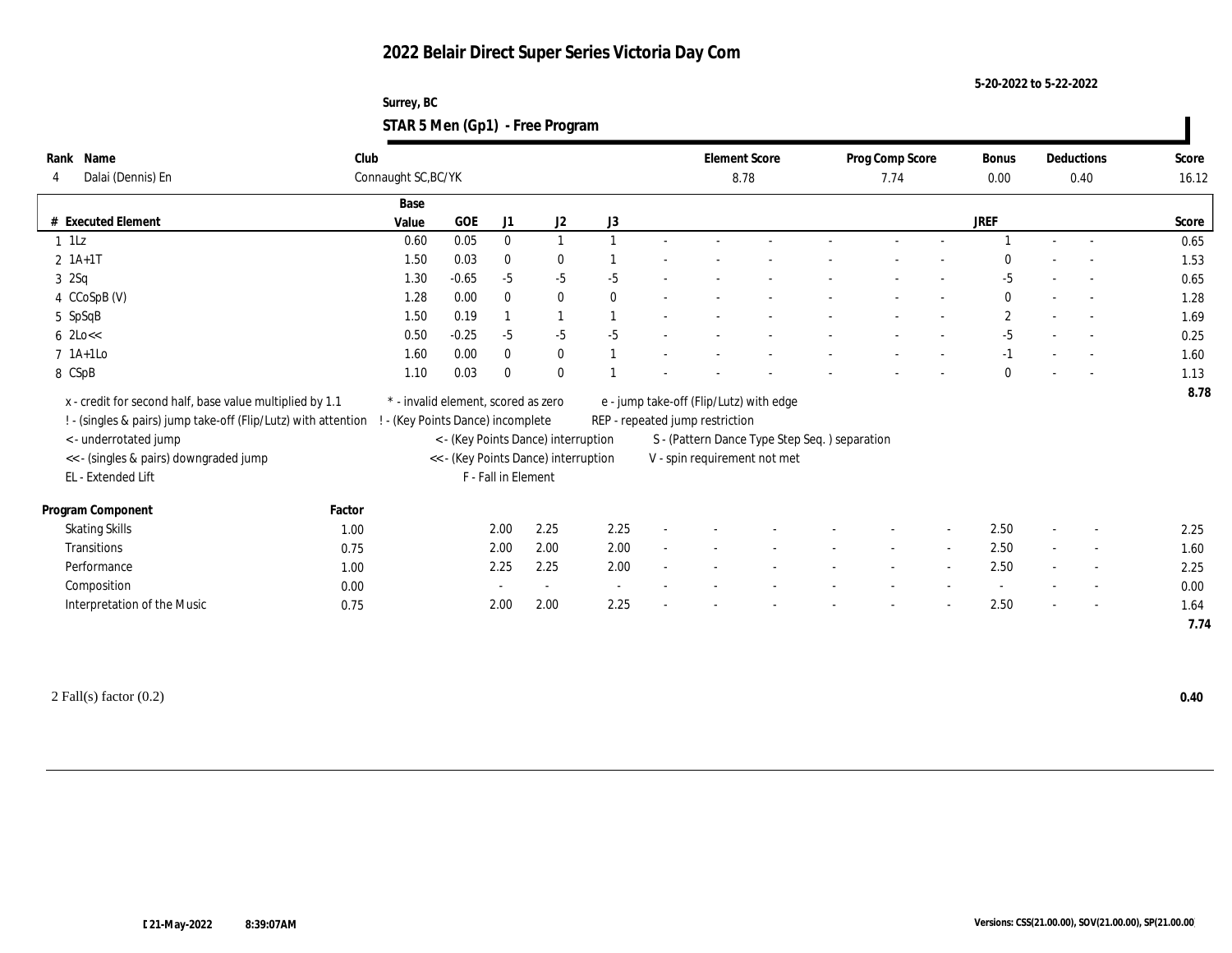**Surrey, BC STAR 5 Men (Gp1) - Free Program**

| Name<br>Rank                                                   | Club   |                                     |            |                     |                                      |                          |        |                                 | <b>Element Score</b>                          | Prog Comp Score          |                          | <b>Bonus</b> |        | Deductions               | Score |
|----------------------------------------------------------------|--------|-------------------------------------|------------|---------------------|--------------------------------------|--------------------------|--------|---------------------------------|-----------------------------------------------|--------------------------|--------------------------|--------------|--------|--------------------------|-------|
| Kyle Andreica<br>5                                             |        | Champs ISC of BC, BC/YK             |            |                     |                                      |                          |        |                                 | 8.66                                          | 6.65                     |                          | 0.00         |        | 0.00                     | 15.31 |
|                                                                |        | Base                                |            |                     |                                      |                          |        |                                 |                                               |                          |                          |              |        |                          |       |
| # Executed Element                                             |        | Value                               | <b>GOE</b> | J1                  | J2                                   | J3                       |        |                                 |                                               |                          |                          | <b>JREF</b>  |        |                          | Score |
| $1 \t1A+1T$                                                    |        | 1.50                                | 0.03       | $\bf{0}$            | $\bf{0}$                             |                          |        |                                 |                                               |                          |                          | $\theta$     |        |                          | 1.53  |
| 2 CoSp                                                         |        | 0.00                                |            | $\sim$              |                                      |                          |        |                                 |                                               |                          |                          |              |        |                          | 0.00  |
| $3 \, 2S <$                                                    |        | 1.04                                | $-0.24$    | $-2$                | $-2$                                 | $-2$                     |        |                                 |                                               |                          |                          | $-3$         |        | $\sim$                   | 0.80  |
| 4 2T                                                           |        | 1.30                                | 0.07       | $\mathbf{0}$        | $\mathbf{1}$                         | $\theta$                 |        |                                 |                                               |                          |                          |              |        | $\overline{\phantom{a}}$ | 1.37  |
| 5 SpSqB                                                        |        | 1.50                                | 0.08       | $\mathbf{0}$        | $\bf{0}$                             |                          |        |                                 |                                               |                          |                          |              |        |                          | 1.58  |
| 6 1A                                                           |        | 1.10                                | 0.00       | $-1$                | $\bf{0}$                             |                          |        |                                 |                                               |                          |                          | $\mathbf{0}$ |        |                          | 1.10  |
| $7 \text{ 1Lz+1Lo}$                                            |        | 1.10                                | 0.02       |                     | $\bf{0}$                             |                          |        |                                 |                                               |                          |                          | $-1$         |        | $\sim$                   | 1.12  |
| 8 SSpB                                                         |        | 1.10                                | 0.06       |                     | $\mathbf{0}$                         |                          |        |                                 |                                               |                          |                          | $\mathbf{0}$ |        | $\overline{\phantom{a}}$ | 1.16  |
| x - credit for second half, base value multiplied by 1.1       |        | * - invalid element, scored as zero |            |                     |                                      |                          |        |                                 | e - jump take-off (Flip/Lutz) with edge       |                          |                          |              |        |                          | 8.66  |
| ! - (singles & pairs) jump take-off (Flip/Lutz) with attention |        | - (Key Points Dance) incomplete     |            |                     |                                      |                          |        | REP - repeated jump restriction |                                               |                          |                          |              |        |                          |       |
| <- underrotated jump                                           |        |                                     |            |                     | < - (Key Points Dance) interruption  |                          |        |                                 | S - (Pattern Dance Type Step Seq.) separation |                          |                          |              |        |                          |       |
| << - (singles & pairs) downgraded jump                         |        |                                     |            |                     | << - (Key Points Dance) interruption |                          |        |                                 | V - spin requirement not met                  |                          |                          |              |        |                          |       |
| EL - Extended Lift                                             |        |                                     |            | F - Fall in Element |                                      |                          |        |                                 |                                               |                          |                          |              |        |                          |       |
|                                                                |        |                                     |            |                     |                                      |                          |        |                                 |                                               |                          |                          |              |        |                          |       |
| Program Component                                              | Factor |                                     |            |                     |                                      |                          |        |                                 |                                               |                          |                          |              |        |                          |       |
| <b>Skating Skills</b>                                          | 1.00   |                                     |            | 2.00                | 2.00                                 | 2.50                     |        |                                 |                                               |                          |                          | 1.50         |        | $\overline{\phantom{a}}$ | 2.00  |
| Transitions                                                    | 0.75   |                                     |            | 1.75                | 2.00                                 | 2.25                     | $\sim$ |                                 |                                               | $\overline{\phantom{a}}$ | $\sim$                   | 1.25         | $\sim$ | $\sim$                   | 1.36  |
| Performance                                                    | 1.00   |                                     |            | 1.75                | 2.00                                 | 2.00                     |        |                                 |                                               |                          | $\overline{\phantom{a}}$ | 1.75         |        | $\overline{\phantom{a}}$ | 1.88  |
| Composition                                                    | 0.00   |                                     |            |                     |                                      | $\overline{\phantom{a}}$ |        |                                 |                                               |                          |                          |              |        | $\overline{\phantom{a}}$ | 0.00  |
| Interpretation of the Music                                    | 0.75   |                                     |            | 1.75                | 2.00                                 | 2.25                     |        |                                 |                                               |                          |                          | 1.50         |        | $\overline{\phantom{a}}$ | 1.41  |
|                                                                |        |                                     |            |                     |                                      |                          |        |                                 |                                               |                          |                          |              |        |                          | 6.65  |

 **0.00**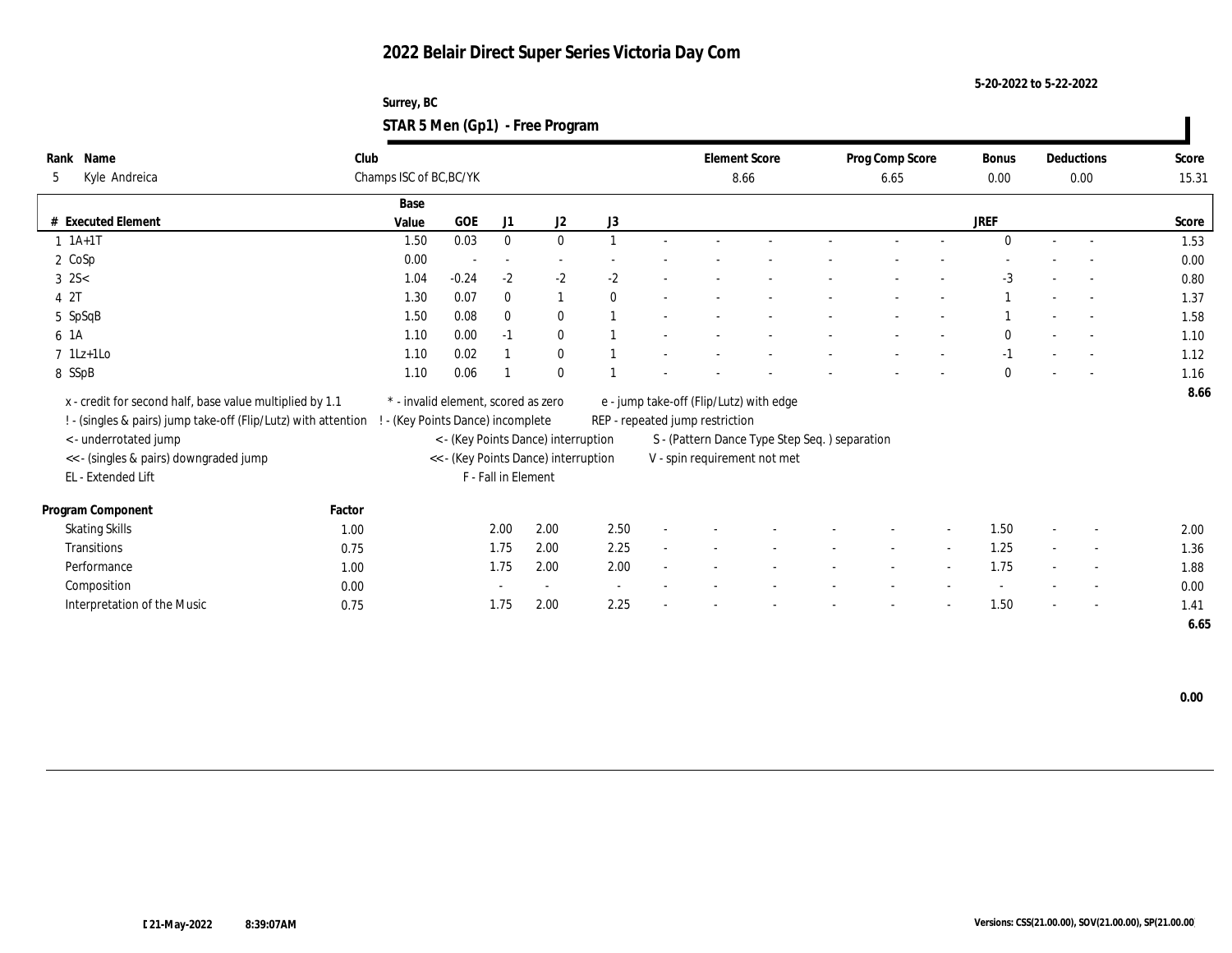**Surrey, BC STAR 5 Men (Gp1) - Free Program**

| Name<br>Rank                                                   | Club   |                                     |         |                          |                                      |                | <b>Element Score</b>            |                                               | Prog Comp Score |                          | <b>Bonus</b> |                          | Deductions               | Score |
|----------------------------------------------------------------|--------|-------------------------------------|---------|--------------------------|--------------------------------------|----------------|---------------------------------|-----------------------------------------------|-----------------|--------------------------|--------------|--------------------------|--------------------------|-------|
| ZiXiao Liu<br>6                                                |        | Champs ISC of BC, BC/YK             |         |                          |                                      |                | 8.69                            |                                               | 6.29            |                          | 0.00         |                          | 0.20                     | 14.78 |
|                                                                |        | Base                                |         |                          |                                      |                |                                 |                                               |                 |                          |              |                          |                          |       |
| # Executed Element                                             |        | Value                               | GOE     | J1                       | J <sub>2</sub>                       | J3             |                                 |                                               |                 |                          | <b>JREF</b>  |                          |                          | Score |
| $1 \t1A+1T$                                                    |        | 1.50                                | 0.00    | $\bf{0}$                 | $\bf{0}$                             | $\theta$       |                                 |                                               |                 |                          | $\Omega$     |                          |                          | 1.50  |
| $2 \text{ } 2T <<$                                             |        | 0.40                                | $-0.20$ | $-5$                     | $-5$                                 | $-5$           |                                 |                                               |                 |                          | $-5$         |                          | $\sim$                   | 0.20  |
| $3 \text{ } 1A$                                                |        | 1.10                                | 0.00    | $\mathbf{0}$             | $\bf{0}$                             | $\mathbf{0}$   |                                 |                                               |                 |                          | $\Omega$     |                          | $\overline{a}$           | 1.10  |
| 4 CCoSpB (V)                                                   |        | 1.28                                | $-0.07$ |                          | $\bf{0}$                             | $-1$           |                                 |                                               |                 |                          | $-2$         |                          |                          | 1.21  |
| $5 \text{ } 1\text{Lz+1Lo}$                                    |        | 1.10                                | $-0.05$ | $-1$                     | $-1$                                 | $-1$           |                                 |                                               |                 |                          | $\mathbf{0}$ |                          |                          | 1.05  |
| $6 \, 2S <$                                                    |        | 1.04                                | $-0.26$ | $-2$                     | $-3$                                 | $-2$           |                                 |                                               |                 |                          | $-3$         |                          |                          | 0.78  |
| 7 SpSqB                                                        |        | 1.50                                | 0.19    |                          |                                      | $\overline{2}$ |                                 |                                               |                 |                          |              |                          |                          | 1.69  |
| 8 CSpB                                                         |        | 1.10                                | 0.06    | $\Omega$                 |                                      |                |                                 |                                               |                 |                          | $\Omega$     |                          |                          | 1.16  |
| x - credit for second half, base value multiplied by 1.1       |        | * - invalid element, scored as zero |         |                          |                                      |                |                                 | e - jump take-off (Flip/Lutz) with edge       |                 |                          |              |                          |                          | 8.69  |
| ! - (singles & pairs) jump take-off (Flip/Lutz) with attention |        | ! - (Key Points Dance) incomplete   |         |                          |                                      |                | REP - repeated jump restriction |                                               |                 |                          |              |                          |                          |       |
| < - underrotated jump                                          |        |                                     |         |                          | < - (Key Points Dance) interruption  |                |                                 | S - (Pattern Dance Type Step Seq.) separation |                 |                          |              |                          |                          |       |
| << - (singles & pairs) downgraded jump                         |        |                                     |         |                          | << - (Key Points Dance) interruption |                |                                 | V - spin requirement not met                  |                 |                          |              |                          |                          |       |
| EL - Extended Lift                                             |        |                                     |         | F - Fall in Element      |                                      |                |                                 |                                               |                 |                          |              |                          |                          |       |
|                                                                |        |                                     |         |                          |                                      |                |                                 |                                               |                 |                          |              |                          |                          |       |
| Program Component                                              | Factor |                                     |         |                          |                                      |                |                                 |                                               |                 |                          |              |                          |                          |       |
| <b>Skating Skills</b>                                          | 1.00   |                                     |         | 1.50                     | 2.25                                 | 2.00           |                                 |                                               |                 |                          | 1.75         |                          | $\overline{\phantom{a}}$ | 1.88  |
| Transitions                                                    | 0.75   |                                     |         | 1.75                     | 2.00                                 | 1.75           |                                 |                                               |                 | $\sim$                   | 1.50         | $\sim$                   | $\overline{\phantom{a}}$ | 1.31  |
| Performance                                                    | 1.00   |                                     |         | 1.50                     | 2.00                                 | 1.75           |                                 |                                               |                 | $\overline{\phantom{a}}$ | 1.50         | $\overline{\phantom{a}}$ | $\sim$                   | 1.69  |
| Composition                                                    | 0.00   |                                     |         | $\overline{\phantom{a}}$ | $\sim$                               | $\sim$         |                                 |                                               |                 |                          |              |                          | $\overline{\phantom{a}}$ | 0.00  |
| Interpretation of the Music                                    | 0.75   |                                     |         | 1.75                     | 2.00                                 | 2.00           |                                 |                                               |                 |                          | 1.75         |                          | $\sim$                   | 1.41  |
|                                                                |        |                                     |         |                          |                                      |                |                                 |                                               |                 |                          |              |                          |                          | 6.29  |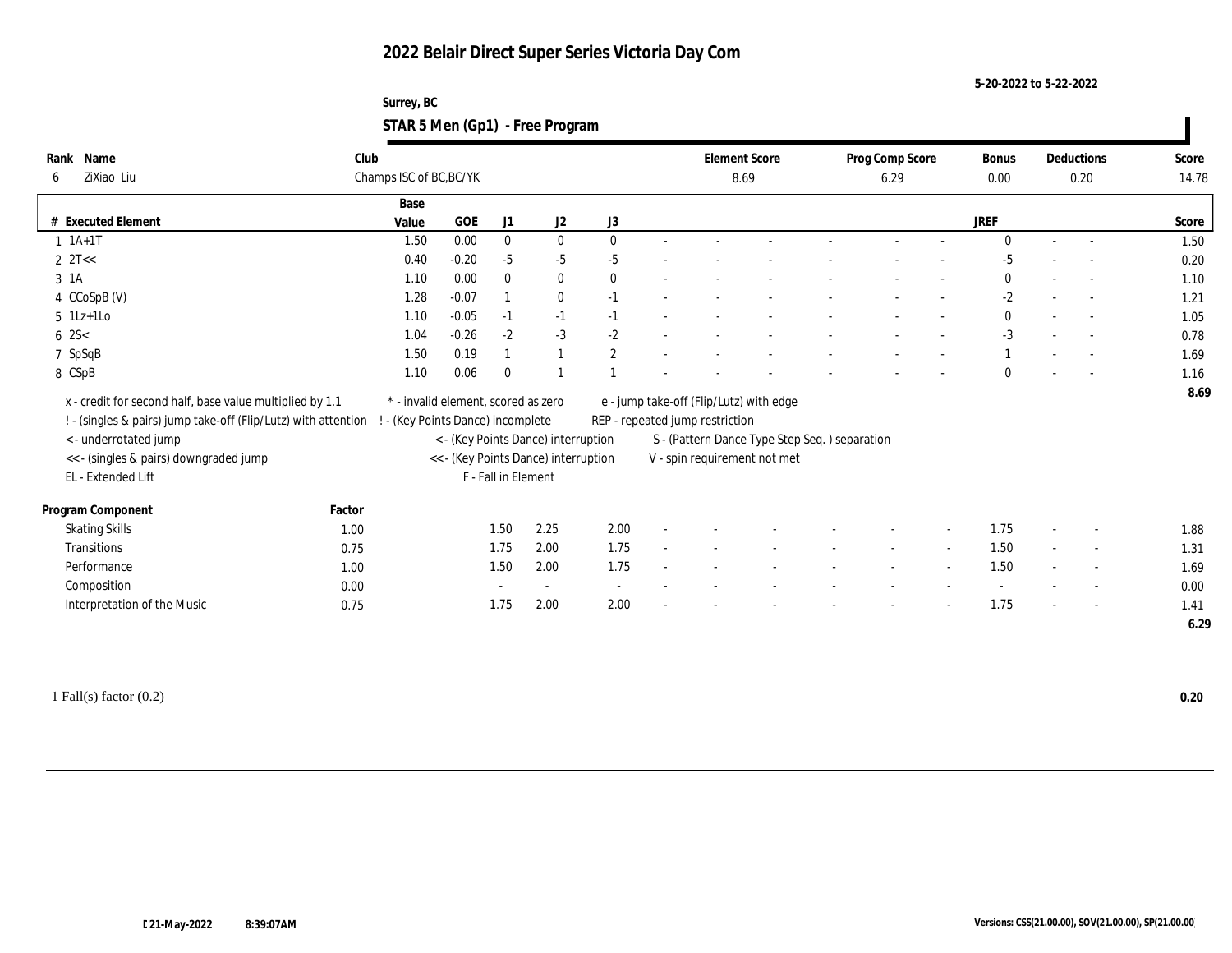**Surrey, BC STAR 5 Men (Gp1) - Free Program**

| Name<br>Rank                                                     | Club              |       |                                     |                     |                                      |                          |                                 | <b>Element Score</b>                          | Prog Comp Score | Bonus        | Deductions               | Score |
|------------------------------------------------------------------|-------------------|-------|-------------------------------------|---------------------|--------------------------------------|--------------------------|---------------------------------|-----------------------------------------------|-----------------|--------------|--------------------------|-------|
| Kevin Liu                                                        | Sunset FSC, BC/YK |       |                                     |                     |                                      |                          |                                 | 6.12                                          | 8.29            | 0.00         | 0.20                     | 14.21 |
|                                                                  |                   | Base  |                                     |                     |                                      |                          |                                 |                                               |                 |              |                          |       |
| # Executed Element                                               |                   | Value | GOE                                 | J1                  | J2                                   | J3                       |                                 |                                               |                 | <b>JREF</b>  |                          | Score |
| $1 \text{ } 2S <<$                                               |                   | 0.40  | $-0.20$                             | $-5$                | $-5$                                 | $-5$                     |                                 |                                               |                 | $-5$         |                          | 0.20  |
| 2 1T                                                             |                   | 0.40  | 0.04                                | $\mathbf{0}$        |                                      | $\overline{2}$           |                                 |                                               |                 |              | $\overline{\phantom{a}}$ | 0.44  |
| $3 \; 1A+1T$                                                     |                   | 1.50  | 0.08                                | $\overline{2}$      | $\mathbf{0}$                         |                          |                                 |                                               |                 | $\Omega$     | $\overline{\phantom{a}}$ | 1.58  |
| 4 SpSqB                                                          |                   | 1.50  | 0.04                                | $-5$                |                                      | 3                        |                                 |                                               |                 | $\mathbf{2}$ | $\overline{\phantom{a}}$ | 1.54  |
| 5 CSp                                                            |                   | 0.00  | $\overline{\phantom{a}}$            |                     |                                      |                          |                                 |                                               |                 |              |                          | 0.00  |
| $6$ 1Lz+1Lo                                                      |                   | 1.10  | 0.05                                |                     |                                      |                          |                                 |                                               |                 | $\bf{0}$     |                          | 1.15  |
| 7 <sub>1A</sub>                                                  |                   | 1.10  | 0.11                                |                     |                                      |                          |                                 |                                               |                 |              | $\overline{\phantom{a}}$ | 1.21  |
| 8 SSpB                                                           |                   |       |                                     |                     |                                      |                          |                                 |                                               |                 |              |                          | 0.00  |
| x - credit for second half, base value multiplied by 1.1         |                   |       | * - invalid element, scored as zero |                     |                                      |                          |                                 | e - jump take-off (Flip/Lutz) with edge       |                 |              |                          | 6.12  |
| ! - (singles & pairs) jump take-off (Flip/Lutz) with attention ! |                   |       | - (Key Points Dance) incomplete     |                     |                                      |                          | REP - repeated jump restriction |                                               |                 |              |                          |       |
| <- underrotated jump                                             |                   |       |                                     |                     | < - (Key Points Dance) interruption  |                          |                                 | S - (Pattern Dance Type Step Seq.) separation |                 |              |                          |       |
| << - (singles & pairs) downgraded jump                           |                   |       |                                     |                     | << - (Key Points Dance) interruption |                          |                                 | V - spin requirement not met                  |                 |              |                          |       |
| EL - Extended Lift                                               |                   |       |                                     | F - Fall in Element |                                      |                          |                                 |                                               |                 |              |                          |       |
|                                                                  |                   |       |                                     |                     |                                      |                          |                                 |                                               |                 |              |                          |       |
| Program Component                                                | Factor            |       |                                     | 2.75                | 2.25                                 | 2.25                     |                                 |                                               |                 | 2.25         |                          |       |
| <b>Skating Skills</b>                                            | 1.00              |       |                                     |                     |                                      |                          |                                 |                                               |                 |              |                          | 2.38  |
| Transitions                                                      | 0.75              |       |                                     | 2.75                | 2.25                                 | 2.50                     |                                 |                                               |                 | 2.25         | $\sim$                   | 1.83  |
| Performance                                                      | 1.00              |       |                                     | 2.75                | 2.00                                 | 2.00                     |                                 |                                               |                 | 2.25         | $\overline{\phantom{a}}$ | 2.25  |
| Composition                                                      | 0.00              |       |                                     |                     | $\overline{\phantom{a}}$             | $\overline{\phantom{a}}$ |                                 |                                               |                 |              | $\overline{\phantom{a}}$ | 0.00  |
| Interpretation of the Music                                      | 0.75              |       |                                     | 2.50                | 2.25                                 | 2.50                     |                                 |                                               |                 | 2.50         | $\overline{\phantom{a}}$ | 1.83  |
|                                                                  |                   |       |                                     |                     |                                      |                          |                                 |                                               |                 |              |                          | 8.29  |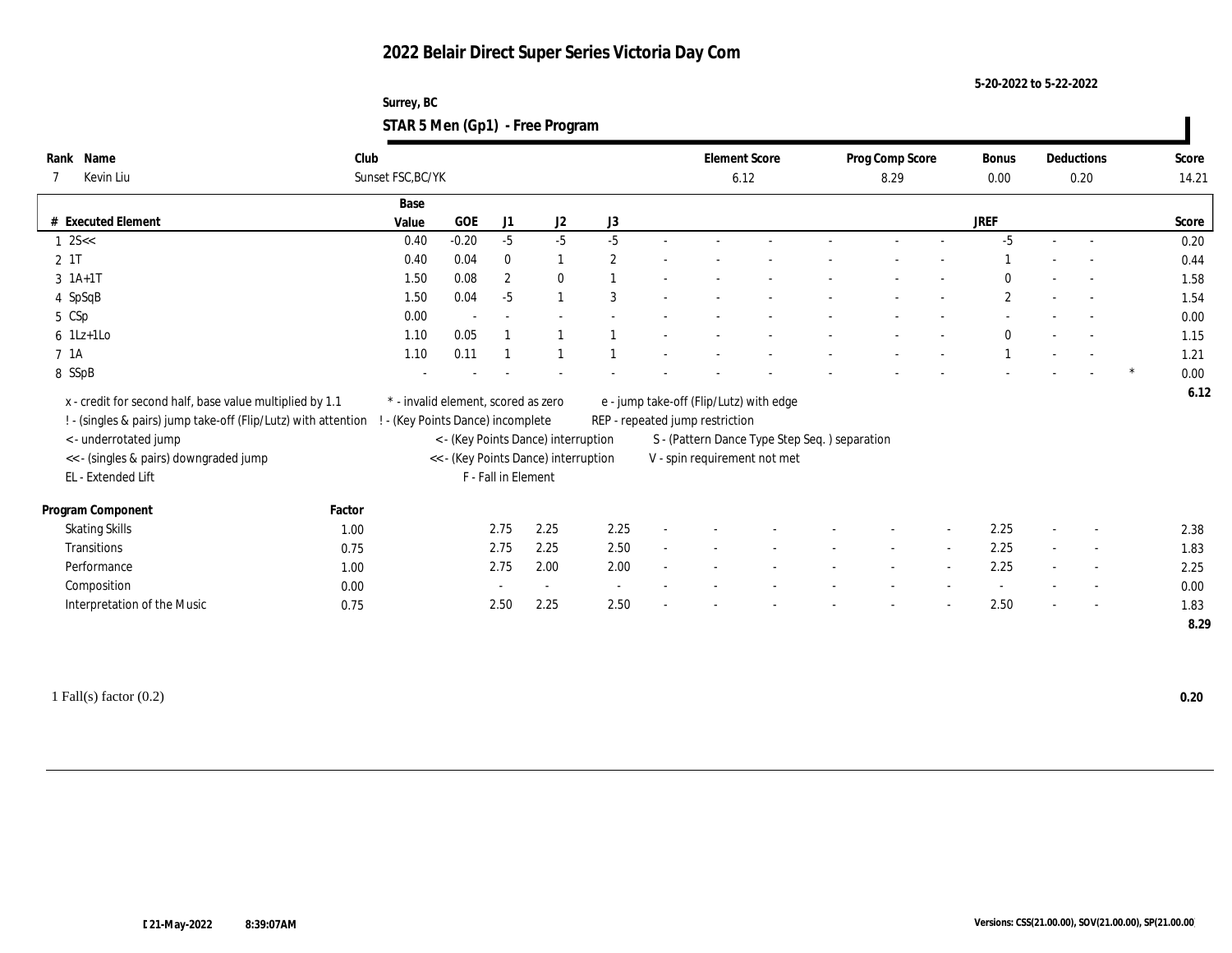**Surrey, BC STAR 5 Men (Gp1) - Free Program**

| Name<br>Rank                                                   | Club   |                                     |         |                          |                                      |              |        |                                 | <b>Element Score</b>                          | Prog Comp Score |        | <b>Bonus</b> |        | Deductions               | Score |
|----------------------------------------------------------------|--------|-------------------------------------|---------|--------------------------|--------------------------------------|--------------|--------|---------------------------------|-----------------------------------------------|-----------------|--------|--------------|--------|--------------------------|-------|
| 8<br>Anson Jia                                                 |        | Sunset FSC, BC/YK                   |         |                          |                                      |              |        |                                 | 7.60                                          | 6.61            |        | 0.00         |        | 0.40                     | 13.81 |
|                                                                |        | Base                                |         |                          |                                      |              |        |                                 |                                               |                 |        |              |        |                          |       |
| # Executed Element                                             |        | Value                               | GOE     | J <sub>1</sub>           | J2                                   | J3           |        |                                 |                                               |                 |        | <b>JREF</b>  |        |                          | Score |
| $1 \t1A+1T$                                                    |        | 1.50                                | 0.08    | $\mathbf{1}$             |                                      | $\theta$     |        |                                 |                                               |                 |        |              |        |                          | 1.58  |
| 2 1F                                                           |        | 0.50                                | $-0.04$ | $-1$                     | $-1$                                 | $\theta$     |        |                                 |                                               |                 |        | -1           |        | $\overline{\phantom{a}}$ | 0.46  |
| 3 SSpB                                                         |        | 1.10                                | 0.03    | $\bf{0}$                 | $\bf{0}$                             |              | ٠      |                                 |                                               |                 |        | $\mathbf{0}$ |        | $\sim$                   | 1.13  |
| 4 2S                                                           |        | 1.30                                | $-0.65$ | $-5$                     | $-5$                                 | $-5$         |        |                                 |                                               |                 |        | $-5$         |        | $\overline{\phantom{a}}$ | 0.65  |
| $5$ 1Lz+1Lo                                                    |        | 1.10                                | 0.00    | $\mathbf{0}$             | $\bf{0}$                             | $\mathbf{0}$ |        |                                 |                                               |                 |        | $\mathbf{0}$ |        | $\overline{\phantom{a}}$ | 1.10  |
| 6 SpSqB                                                        |        | 1.50                                | 0.08    | $\mathbf{0}$             | $\bf{0}$                             |              |        |                                 |                                               |                 |        |              |        |                          | 1.58  |
| 7 1A                                                           |        | 1.10                                | 0.00    | $\mathbf{0}$             | $\mathbf{0}$                         | $\theta$     |        |                                 |                                               |                 |        | $\theta$     |        | $\overline{\phantom{a}}$ | 1.10  |
| 8 CoSp                                                         |        | 0.00                                |         |                          |                                      |              |        |                                 |                                               |                 |        |              |        |                          | 0.00  |
| x - credit for second half, base value multiplied by 1.1       |        | * - invalid element, scored as zero |         |                          |                                      |              |        |                                 | e - jump take-off (Flip/Lutz) with edge       |                 |        |              |        |                          | 7.60  |
| ! - (singles & pairs) jump take-off (Flip/Lutz) with attention |        | - (Key Points Dance) incomplete     |         |                          |                                      |              |        | REP - repeated jump restriction |                                               |                 |        |              |        |                          |       |
| <- underrotated jump                                           |        |                                     |         |                          | < - (Key Points Dance) interruption  |              |        |                                 | S - (Pattern Dance Type Step Seq.) separation |                 |        |              |        |                          |       |
| << - (singles & pairs) downgraded jump                         |        |                                     |         |                          | << - (Key Points Dance) interruption |              |        |                                 | V - spin requirement not met                  |                 |        |              |        |                          |       |
| EL - Extended Lift                                             |        |                                     |         | F - Fall in Element      |                                      |              |        |                                 |                                               |                 |        |              |        |                          |       |
|                                                                |        |                                     |         |                          |                                      |              |        |                                 |                                               |                 |        |              |        |                          |       |
| Program Component                                              | Factor |                                     |         |                          |                                      |              |        |                                 |                                               |                 |        |              |        |                          |       |
| <b>Skating Skills</b>                                          | 1.00   |                                     |         | 1.75                     | 1.75                                 | 2.00         |        |                                 |                                               |                 |        | 1.75         |        | $\overline{\phantom{a}}$ | 1.81  |
| Transitions                                                    | 0.75   |                                     |         | 2.25                     | 1.75                                 | 2.00         | $\sim$ |                                 |                                               |                 | $\sim$ | 1.75         | $\sim$ | $\overline{\phantom{a}}$ | 1.46  |
| Performance                                                    | 1.00   |                                     |         | 2.25                     | 2.00                                 | 1.75         |        |                                 |                                               |                 | $\sim$ | 1.50         | $\sim$ | $\sim$                   | 1.88  |
| Composition                                                    | 0.00   |                                     |         | $\overline{\phantom{a}}$ | $\sim$                               | $\sim$       |        |                                 |                                               |                 |        |              |        | $\overline{\phantom{a}}$ | 0.00  |
| Interpretation of the Music                                    | 0.75   |                                     |         | 2.00                     | 1.75                                 | 2.25         | ٠      |                                 |                                               |                 |        | 1.75         |        | $\overline{\phantom{a}}$ | 1.46  |
|                                                                |        |                                     |         |                          |                                      |              |        |                                 |                                               |                 |        |              |        |                          | 6.61  |
|                                                                |        |                                     |         |                          |                                      |              |        |                                 |                                               |                 |        |              |        |                          |       |